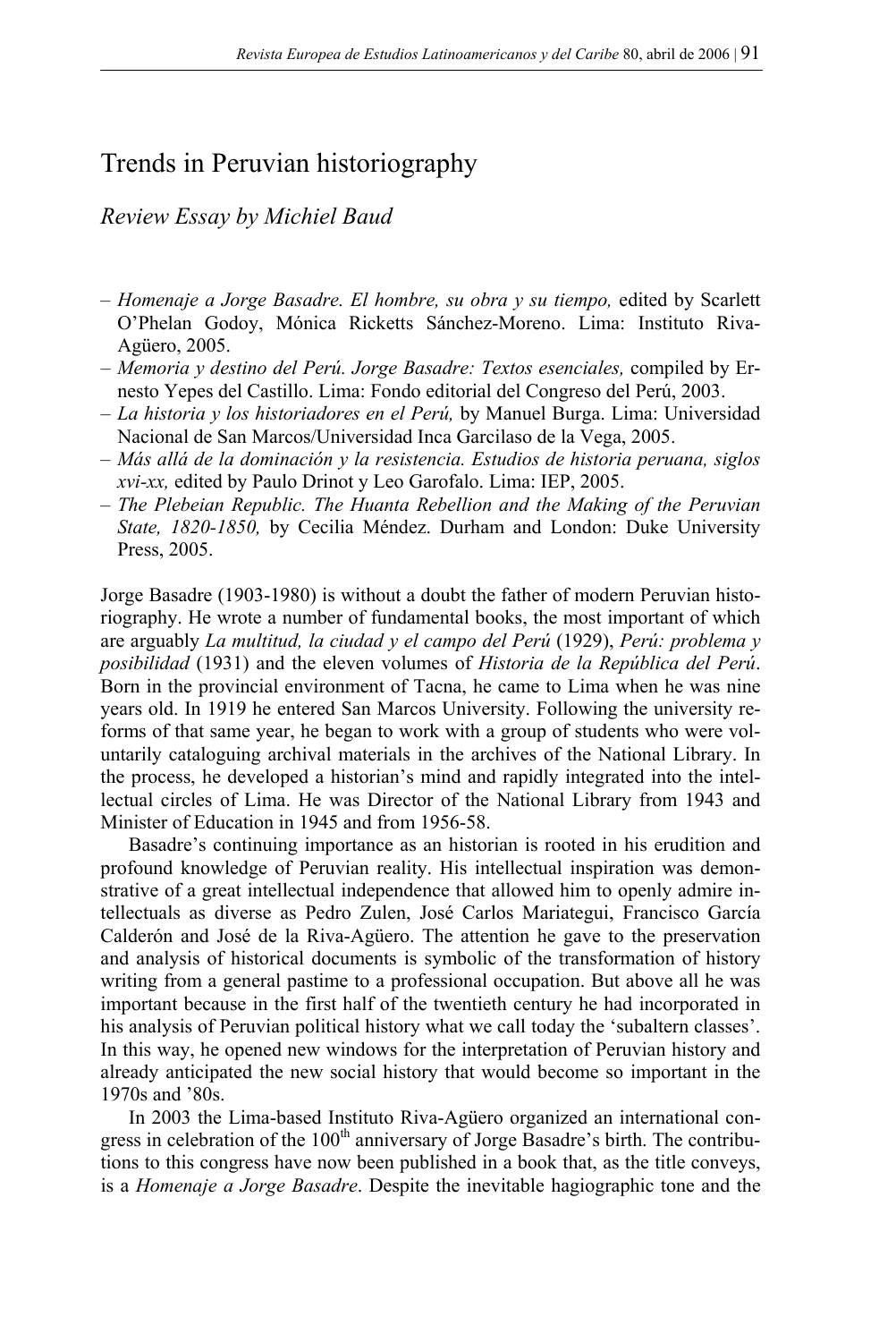uneven quality of the essays, the book is a worthy starting point for understanding the problems and possibilities of Peruvian historiography, and greatly complements the anthology that Ernesto Yepes del Castillo assembled in 2003. This anthology brought together important fragments of Basadre's oeuvre and provided a useful and well-published introduction to his ideas, but because the selection of works was somewhat arbitrary, it requires historical contextualization.

 In the first place, *Homenaje a Jorge Basadre* demonstrates the variety of occupations and debates in which Basadre was involved. And at the same time it provides an eloquent insight in the position of intellectuals and their work in a Latin American country such as Peru. The interesting contribution of Alfonso Quiroz connects Basadre's not very successful involvement in politics during his two periods as Minister of Education with his merciless analysis of corruption as an endemic problem in Peruvian politics. In this position he confronted in daily reality what he had been describing with such analytical rigour in his historical work. Looking back he observed: '[E]l problema esencial está en que el hombre que vive en el mundo del pensamiento tiene una visión de las cosas que choca con lo terriblemente prosaica que es la vida política' (in Pablo Macera, *Conversaciones con Basadre*, 1979, p. 117). As most intellectuals find out sooner or later, this is not an easy task!

 Following the personal reminiscences of the first part, the book is divided in three sections. Not surprisingly, the reader is first presented with Basadre as historian. In ten essays, the different aspects of his historiographical labour are analysed. A number of authors draw attention to his provincial background to explain his unorthodox and in many respects innovative vision on Peruvian society, and especially on the nature of the Peruvian nation-state. Vincent Peloso sees this background as the prime explanation of Basadre's regional perspective that – long before Benedict Anderson – considered the Peruvian nation-state as a project of constant construction and reconstruction. In this same context, Frederica Barclay presents an interesting comparative analysis of Basadre's views on the Amazon region and the southern provinces of the country. In his *Historia de la República* Basadre asked himself why the Amazon provinces had stayed within the realm of the Peruvian state in spite of the federalist rebellion in the 1890s, the havoc created by the Guerra de Pacífico, and the difficult means of communication. As Barclay suggests, this question found its origin in the fate of his home province, which at that time had been occupied by Chilean forces. Despite that situation, the people of Tacna and Arica remained loyal to the Peruvian nation-state. They felt that they belonged to something called Peru, to what Basadre calls 'la patria invisible'. Basadre drew much optimism from the strong nationalism that existed in the southern provinces in spite of decades of foreign occupation.

 Only in the latter part of his professional life did Basadre manage to integrate the ethnic question and, more specifically, the position of the indigenous population in his historical analysis. Where he had emphasised the crucial importance of the mestizo in his earlier work, in his writings of the 1950s the role and cultural heritage of the Indians became a recurrent theme. Augusto Ruiz Zevallos even claims that he was more radical in his belief in the Indian population than, for example, José María Arguedas, who saw the Indian population as an obstacle to national unity. In line with his ideas on the Peruvian national identity, Basadre included the indigenous population in his analysis, but he left no place for separatism or ethnic chauvinism. 'Luchemos con todas nuestras fuerzas contra el colonialismo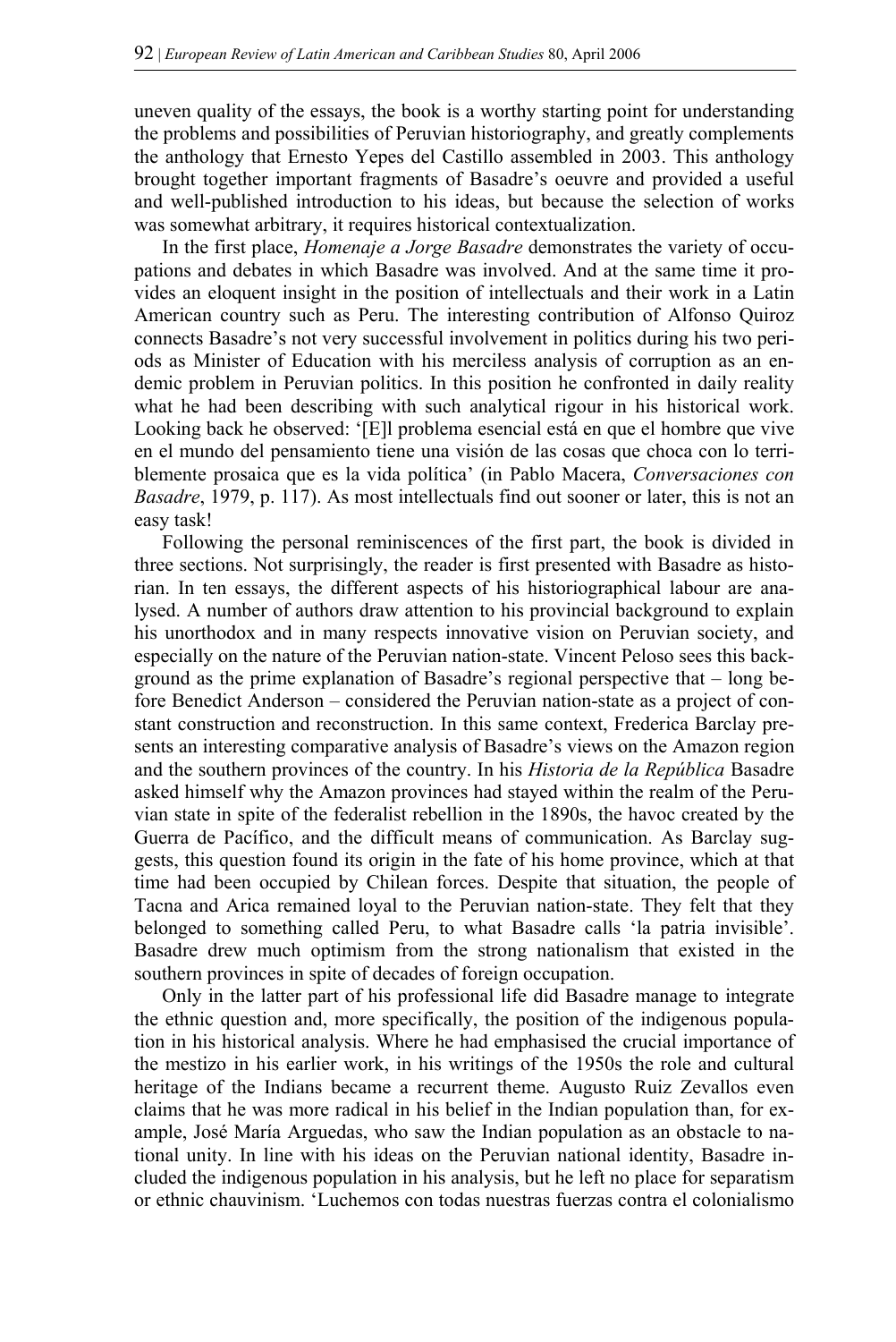interno, [pero] no fomentemos los micronacionalismos' (quoted by Ruiz Zevallos, in *Homenaje*, 204).

 The rest of the book is divided somewhat arbitrarily in Basadre's political position and the relationship with his intellectual colleagues. Basadre remained first and foremost an intellectual who tried to understand rather than change history. There is no doubt that his opinions had political consequences, and that as a good Latin American intellectual he ventured into the realm of politics, even more, of course, in his ministerial functions. The image that emerges from this book is that of an eminent intellectual who deserves acclaim and continues to make his work relevant for today's generations He reinstated both a regional and a social dimension into Peruvian history, and in doing so he provided Peruvian history writing with a profoundly democratic element.

 Manuel Burga drew attention to another element of Basadre's work in his 1993 essay 'Para qué aprender a historia en el Perú, Basadre's *Historia de la República*  was, in his view, the last attempt to cover the entire Peruvian history, 'el último gran esfuerzo por construir una historia nacional' (p. 59). This essay has now been republished with a number of more recent articles in an interesting but not always sufficiently edited book, *La historia y los historiadores en el Perú*. Burga basically looks at the profession of history writing after Basadre by considering the different intellectual and political projects proposed by historians. Doing so provides the reader with a concise but sharp intellectual history of twentieth-century Peru.

 In his noteworthy essay, Burga presents a well-argued and passionate plea for a professional Peruvian historiography. In the process he also implicitly presents a provocative agenda for future historians. After Basadre's pioneering work, new forms of history writing emerged. The first wave of Andean ethnohistory that began with the pre-Columbian civilizations switched rapidly to consider the structures and cultural logic of present-day Indian society. Secondly, the agrarian history that developed everywhere in the world in the 1960s received an additional impetus in Peru because of the military government of general Velasco. The government's far-reaching agrarian reforms and the expropriation of large landholdings gave historians the opportunity to rescue and research an abundance of agrarian hacienda archives. A third wave of history writing, strongly influenced by Marxism and associated with the name of Alberto Flores Galindo, gave attention to the subaltern classes. However, within the Peruvian context, it also focussed on the heritage of the Indian cultures in Peru, and especially, on what became known as the 'Andean utopia' (*la utopía andina*).

 Within these three waves of history writing, different *'discursos históricos'* can be distinguished which reflect the complex reality of twentieth-century Peru. Many historical tendencies share, in Burga's view, a vision of Peruvian history as a 'lost good' (*bien perdido*) and of missed opportunities reflecting in one way or another the 'failed state' of contemporary Peru. Another continuing element in twentiethcentury Peruvian historiography is the role and place of the indigenous population. From the early *indigenista* visions, which were strongly influenced by anthropological thinking, to the recent more *indianista* vision that attempt to re-vindicate indigenous claims, the place of the Indians in the Peruvian nation state has been a recurrent topic. Using the ideas of Flores Galindo, Burga suggests that only by focusing on a popular, indigenous proto-nationalism will it be possible to bring back the 'national' in Peruvian historiography. In a somewhat apocalyptic analysis, Burga sees such a historiographical development as an important (the only?) way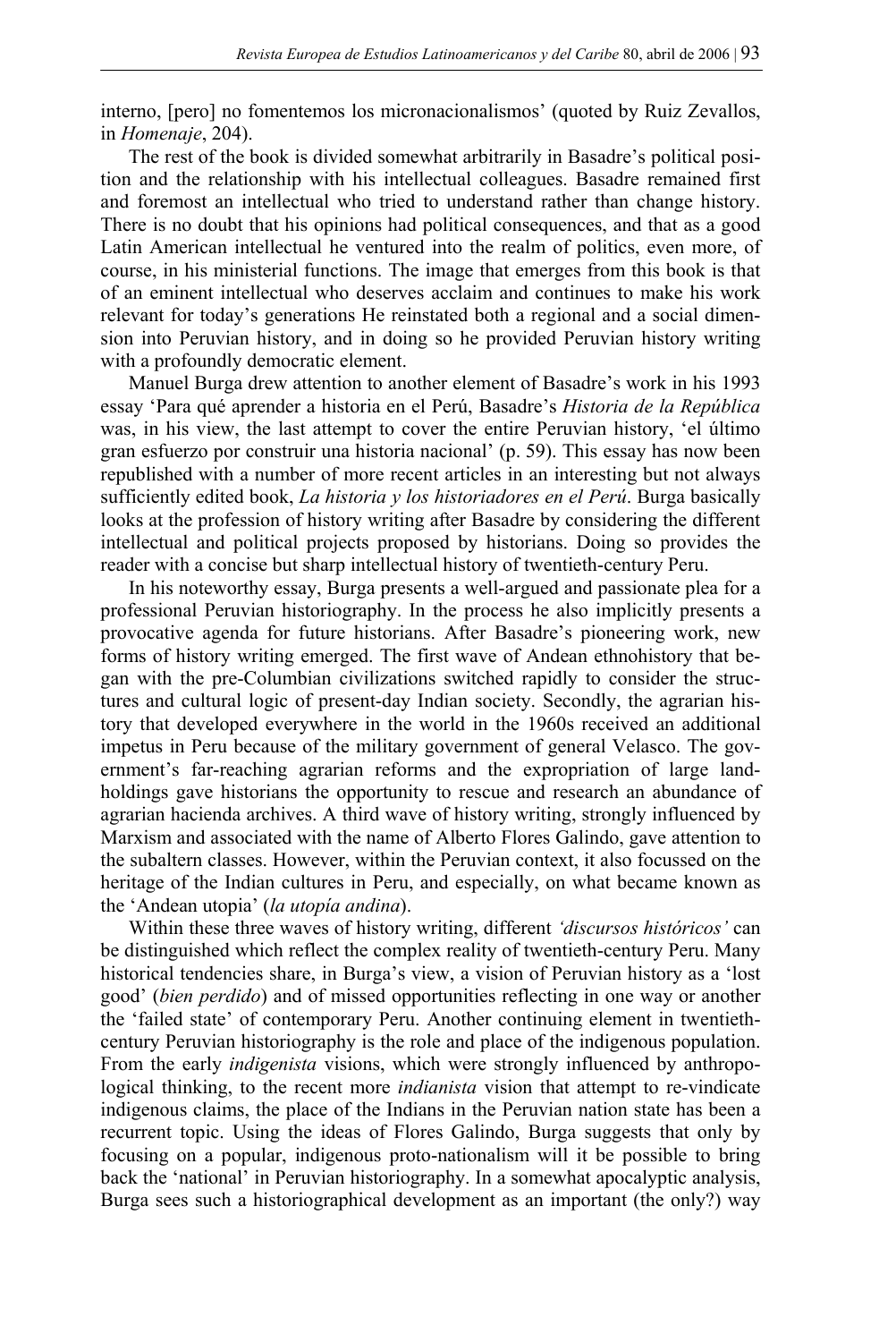to counter the danger of a demagogic Indianist nationalism and so to avoid the disintegration of Peru as a nation. It is surprising that there is no reference here to Nelson Manrique's now-famous book on *Las guerrillas indígenas en la guerra con Chile* (1981) which, according to Cecilia Méndez (p. 11), has been a 'true milestone' in Peruvian historiography, provoking one of the few significant debates about the 'national question' in contemporary Peruvian historiography.

 The other contributions in the book present a number of reflections on the reality of history writing in Peru based on the personal experience of Burga himself. They are sometimes insightful and amusing, sometimes repetitive and somewhat disjointed. All in all they give an interesting overview of the topics and debates in twentieth-century historiography and the relationships between its practitioners. Influenced by discussions in French historiography, Burga and many of his colleagues resorted to the consistent use of historical sources, in this way modernizing history writing in Peru. But they did not keep aloof of the pressing problems of Peruvian society and continued to look for large-scale visions and allencompassing societal proposals.

 Almost as a counterpart to this essayistic tradition, from the 1970s onwards a new kind of history writing emerged in Peru that was more strictly professional and did not pursue direct political or societal objectives. In a way, the historians in this school took up the challenge of historical materialism and the new social history emerging elsewhere. Seeking to write a new subaltern history, they began using new sources and insights that allowed them to understand the social and political structures underpinning Peruvian history. Historians like Luis Miguel Glave, Nelson Manrique, Christiane Hünefeld, José Luis Rénique, Carlos Aguirre and Carlos Contreras, to mention just a few, introduced a new social history. Although they were strongly influenced by the nestors of Peruvian historiography mentioned before, they tried to combine their suggestions with a clear adherence to historical materialism and a critical viewpoint towards the Peruvian state. To find arguments to substantiate their ideas, these historians went back to the historian's skilful work in the archives. They tried to understand the history of the masses and their role in Peru's political and social transformation. In the process and because of the availability of sources, they often returned to analyses on a regional level. In the same period, professional contacts with foreign, most U.S. and French, scholars allowed a more intensive contact with the international academic arena. This led, among other things, to an increasing number of younger scholars acquiring a PhD from foreign universities. Stronger links with the Anglo-Saxon academic world, especially, is starting to change Peruvian historiography. It has introduced new themes, ideas and methodologies into the historical debate and at the same time, has educated a group of younger historians who have lived (part of) their professional life outside Peru.

 A number of essays by this new generation of Peruvian historians have now been brought together in the collection *Más allá de la dominación y la resistencia. Estudios de historia peruana, siglos xvi-xx* edited by Paulo Drinot and Leo Garofalo. In their short introduction the editors clearly posit themselves as a generation of young historians who wish to present a new way of looking at Peruvian history. Making use of the ideas and insights they have encountered abroad, they aim to present a different perspective on Peruvian history which, in their view, has been polarized between conservative *hispanista* and critical, subaltern viewpoints. They want to go, as the subtitle says, 'más allá de la dominación y la resistencia'. Their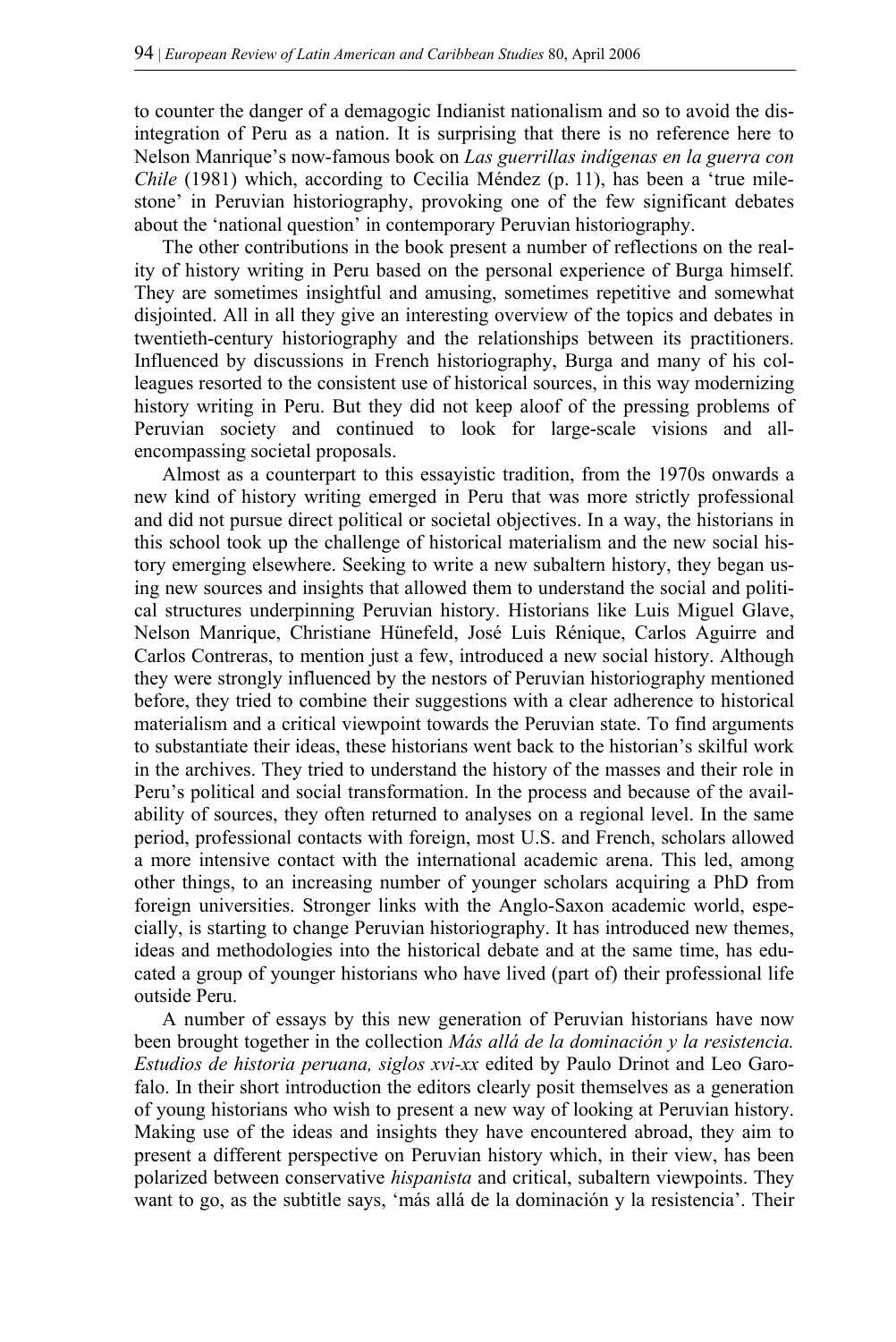point of departure is that the professionalized history of the 1980s and '90s has been unable to shed its ideological feathers and has tended to reduce Peruvian history 'a una historia de dominación por parte de elites o de poderes extranjeros y de sus representantes comerciales' (p. 11). Instead, the historians contributing to this book aim at an analytical framework that 'privilegia el análisis del punto de encuentro entre la dominación y la resistencia' (p. 12). They clamour for a more eclectic kind of history that is prepared to use different theoretical and ideological points of departure and innovative sources.

 The resulting book is interesting for different reasons, but does not completely fulfil all its ambitions. Its strength lies in a number of well-researched and provocative articles that have succeeded in shaping new visions of Peruvian history. It is impossible to mention all the contributions here, but I was especially impressed by the articles written by Rachel Sarah O'Toole and Leo Garofalo. These articles clearly demonstrate the strength of the new pragmatic history writing that is promised in the introduction. In her fascinating 'Castas y representación en Trujillo colonial', O'Toole looks at ethnic representations in the northern city of Trujillo. Making creative use of judicial documents, she shows how historical subjects tended to play with ethnic categories in colonial society. On different occasions they tended to perform and present themselves differently. When it suited their interests, mestizos performed as Indians and vice versa. In the same vein, mulattos started to identify themselves as a social class when they expected rewards from their recognition by the colonial state. Colonial legislation created its own structures of behaviour and representation. O'Toole stresses that it was not so much a matter of social mobility, but much more a manipulation of the system. Ethnic performance was a continuing and ever-changing negotiation among colonial subjects in the context of changing legislation and state ruling.

 Garofalo also looks at the social and ethnic interaction in colonial Peru in his 'La sociabilidad plebeya en las pulperías y tabernas de Lima y Cuzco, 1600-1690'. Closely connected thematically to O'Toole's article, he shows how the rigid differences between classes and ethnic groups suggested by official documents were a myth. The public drinking places as spaces of interaction provided a diverse, complex and dynamic picture of colonial society.

 It could be that the distance to the colonial period might allow for more provocative interpretations, but the contributions on the nineteenth century are nevertheless less innovative and appear more mainstream. They provide interesting views on regionalism, the civilizational projects of the state and the agency of the subalterns, but apart from being firmly grounded in documentary research, they are only loosely connected and do not provide a radically new historiographical perspective. What this collection has managed to do, however, is identify a number of new topics and viewpoints. Implicitly, it takes distance from the exclusive and sometimes somewhat obsessive attention to the relationship between the state and the indigenous population that has characterized much of the more recent historiography. It draws attention to the intermediate groups, the mestizos, the poor, labouring whites, the protestant missionaries, and the public employees who tried to find their way in the interface between political projects and daily reality. In the light of this diversity, it is surprising that only one of the contributions, a short article by the Norwegian historian Tanja Christiansen, looks explicitly at the position of women. Women were all but absent in Basadre's work. Although this is no longer the case in modern historiography, it appears that they have not yet captured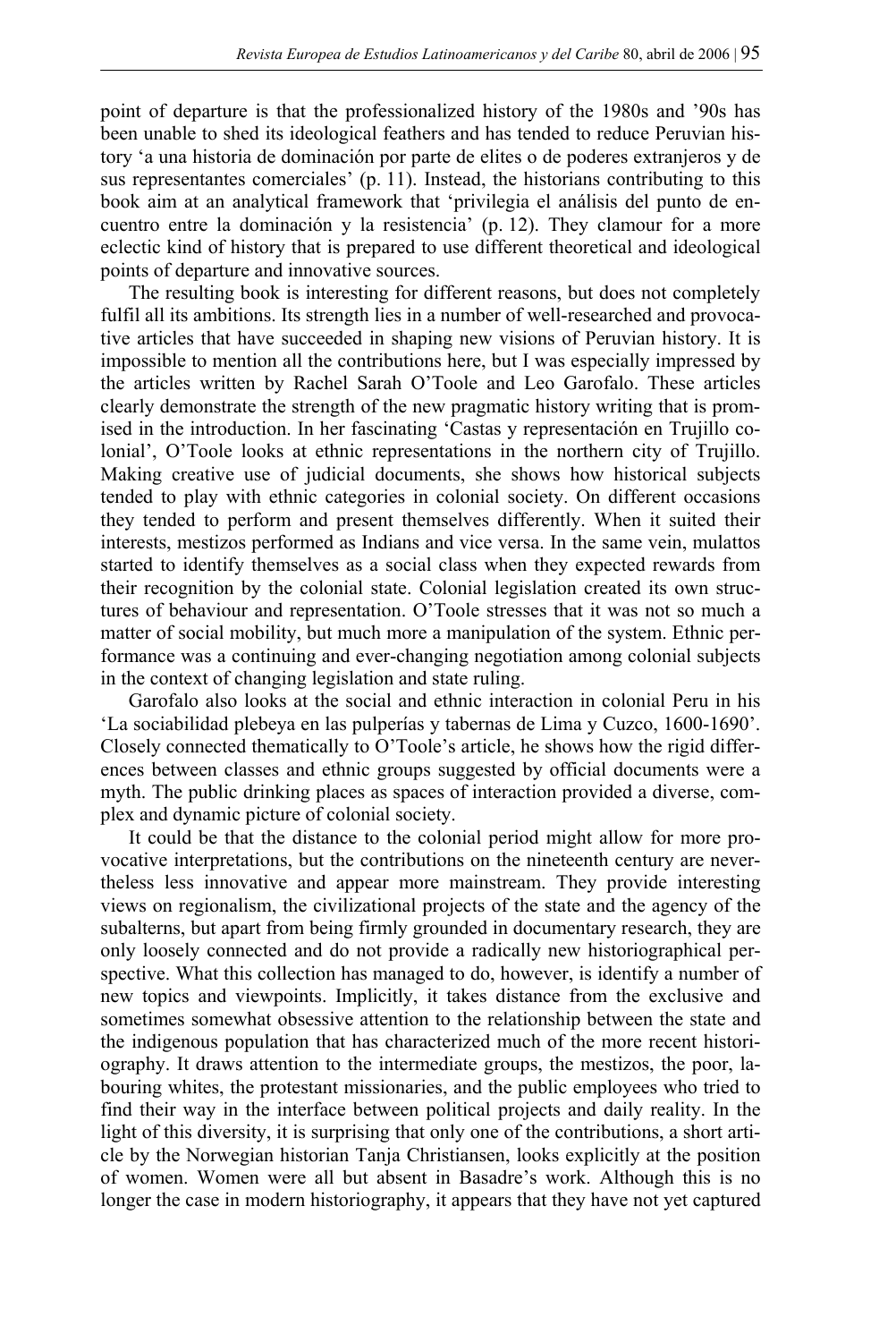a specific place in mainstream historiography (in spite of the interesting note in the article by José Deustua on the significant combination of *indigenismo* and *feminismo* in the work of Clorinda Matto de Turner, *Homenaje*, 391-2).

 Most contributions focus on small cases and draw modest conclusions. This may be a result of the Anglo-Saxon emphasis on the historian as a professional, but it may also be a consequence of the stage in which most of the authors find themselves. Whatever the explanation, it is a clear rupture with the broad generalizations and daring interpretations of traditional Peruvian historiography. On the one hand the professional attitude to history is refreshing because it is based on solid documentary research and distances itself from the rhetoric, often unsubstantiated, of traditional historiography. On the other hand, it may be asked to what extent this collection has succeeded in presenting the new perspective on Peruvian history suggested by the editors. The theoretical and empirical consequences of the research presented in this book need further work. Fortunately, these young historians have plenty of time to convince us of the value of their position.

 These promises of the new professional history writing are clearly present in the monograph *The Plebeian Republic. The Huanta Rebellion and the Making of the Peruvian State, 1820-1850* by the young Peruvian scholar Cecilia Méndez. She analyses the monarchist movement in Huanta at the beginning of the nineteenth century. Many of the themes treated above are present in her painstaking study that presents a return to a classic theme of national Peruvian history. At the same time it is a repudiation of the nationalist biases in its analysis. It is no coincidence that Méndez articulates the aim of her book in almost the same words as the editors of the book presented above. She writes that the book's aim is 'less to trace a history of 'resistance' than of relationships – asymmetrical, more or less violent, convenient or inevitable – between the emerging republican state and a rural society of the south-central Peruvian Andes' (p. 12). She uses the relatively short-lived rebellion in which Indian peasants, mestizo intermediaries and a number of local hacendados resisted the imposition of republic rule to present a nuanced and sophisticated analysis of regional society within the context of large-scale and sometimes dramatic political changes. Méndez returns to what we may consider classical political history, but she blends it with the insights of the new social history that has drawn attention to popular history. In this way, the book considers classical themes such as the military operations of the War of Independence and the animosity between Simón Bolívar and the Peruvian elites, but, at the same time, analyses Indian leaders who favour a return of the Spanish monarchy and regional processes of social and economic transformation.

 The rebellion under the direction of the Indian leader Antonio Huachaca that took place in 1827 was in itself not so important had it not been for its symbolic significance in this period of political turmoil. It demonstrated that the indigenous rural population could act as a historical agent in this kind of liminal threshold. It also questioned the separation between the *castas* and demonstrated that interethnic alliances were forged everywhere in the republican and the monarchist camps. The rebellion was certainly not an exclusively indigenous rebellion; Indians in higher and lower areas of the mountains and with different occupations were divided among themselves. On the other hand, local and regional elites who saw their interests threatened by the Bolivarian laws allied themselves with the movement and tried to maintain (part of) their independence. In addition, there was a confused ideological struggle over what it meant to be in favour of the monarchy.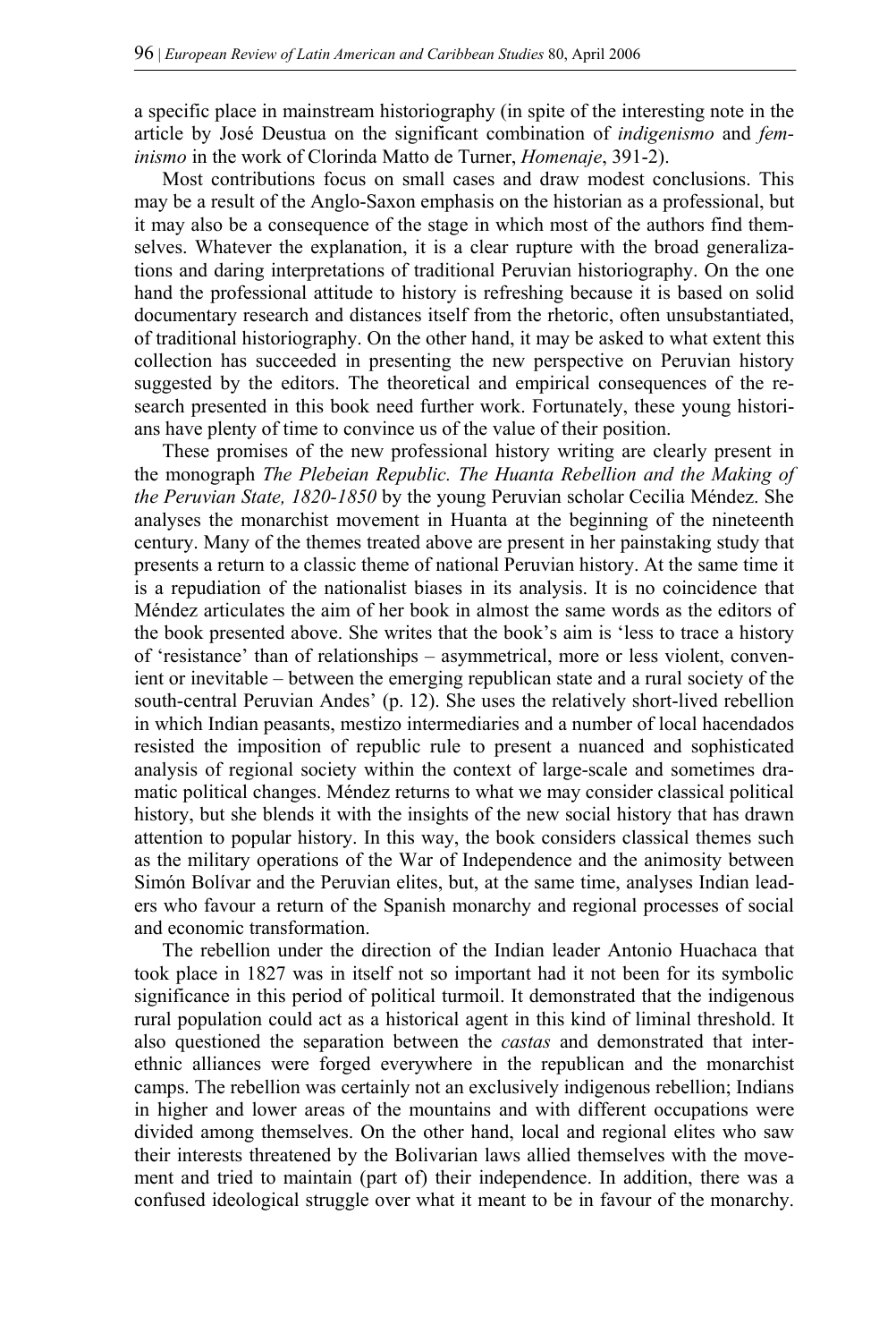Méndez argues convincingly that the rebellion was not a backward looking movement, but a movement in which ideas about the future and modern objectives were often couched in monarchist rhetoric. It is also interesting to note that after the failure of the rebellion the leaders, Spaniards, criollos and Indians were not harshly punished; many of the leaders re-emerged later in official positions. This supports the suggestion by Méndez that these struggles were just as much about politics and economic measures as they were about peasant resistance. The rebellion and its constituency demonstrated that the struggle over the Peruvian state and its authority not only took place in the large cities but in the rural context of the sierra as well.

 It may be considered symbolic that this review ends with the period of the wars of independence that also so fascinated Jorge Basadre. With this study of Cecilia Méndez, it would appear that Peruvian historiography has come full circle. The political topics that fascinated the first generations of historians and which were replaced by other themes in recent decades have again been placed in the spotlight. Nevertheless, they have been approached with completely new questions and methodologies. Supported by similar tendencies in international historiography and the work of some U.S. historians especially, Peruvian historians seem to be moving towards a new mix of political and social history in which old themes are seen in a new light. Three innovations may be underscored here.

 Firstly, political history has included the influence and agency of subaltern classes. It is therefore linked to processes of social and economic change and sees politics and state activity as a result of constant negotiation. It has redirected historical research towards the state and its political and societal projects without ignoring or denying subaltern agency.

 Secondly, it has given new importance to regional history. Where the history of the state has become fragmented and multidirectional, a regional and even local perspective has acquired new importance. The work of the new generation of historians reviewed here demonstrates the importance of a vision 'from the periphery' to understand the workings of the Peruvian state.

 Thirdly, it is clear that the new political history aims at understanding political processes, without placing it within preconceived ideological frameworks. Basadre's description of himself and his colleagues in the prologue of his *La multitud, la ciudad y el campo*, as having 'una actitud de rebeldía a veces beligerante' was also true for later generations of historians who were strongly influenced by Marxist ideas. They considered the position of intellectuals as being invested with a clear moral responsibility and were intent on having a clear impact on political debates in their country. In contrast, the new generations, often educated abroad, tend to see consider their work more as professional. They are socially and politically engaged, as is clear, for example, from Cecilia Méndez's introduction in which she refers to the assassination of eight journalists in 1983 in the region of her research and the subsequent discussion on the nature of indigenous society. However, they tend to privilege the analytical task of historians over their possible political involvement.

 These new insights may have led to a kind of history that has lost some of its urgency and direct societal relevance, but they have also shaped a historical discipline that increasingly allows us to understand Peruvian history in all its complexity and contradictions. In the end, both the essayistic, political and the more professional, empirical kinds of history writing need to come together to forge a historical vision that will underscore the particularities of the historical development in